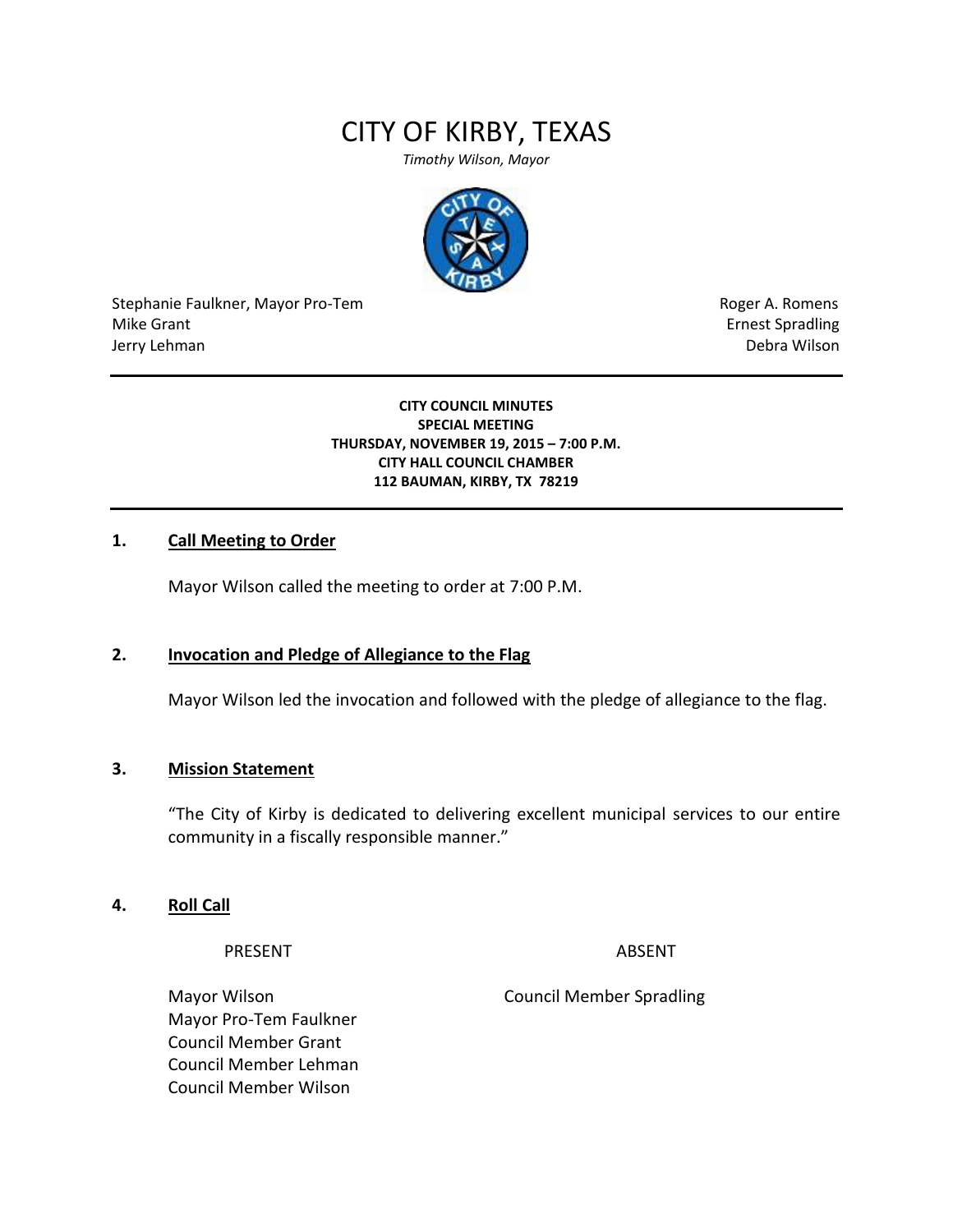#### Council Member Romens

## **5. Citizen Participation**

1. Mike Michalek, 5202 Wheatland – Behind his property is vacant land that he has been clearing. There is a gate that is locked to keep people out so they won't dump debris on the property. He and his neighbors keep the clean for children to play on and keep rodents away. He asked if a new lock could be placed on the gate. Mayor Wilson to speak with Roger Aguillon, Public Works Director, to assist with the lock.

2. Sam Richardson, 4802 Gibbs Sprawl – There will be a clean up on Pageland this Saturday at 9:00 A.M. to 11:00 A.M. and on December 5, 2015 there will be a clean up 9:00 A.M. to 11:00 A.M. at Friendship Park. The Keep Kirby Beautiful sign came in and he asked when the unveiling takes place to let him know how many signs he needed to order. When the dedication for Keep Kirby Beautiful is decided he said he will contact TxDot for permission to place sign on FM 78.

#### **6. Consent Agenda**

- a. Discussion And Possible Action To Consider Ordinance No. O-2015 776 Repealing The Current Text Of Chapter 90: Abandoned And Junked Vehicles, Of The Code Of Ordinances Of The City Of Kirby And Adopting A New Chapter 90: Abandoned And Junked Vehicles Of The Code Of Ordinances Of The City Of Kirby Including Provisions As To The Penalty For Offenses Under Chapter 90 Of The Code Of Ordinances. This Is The Second Reading.
- b. Discussion And Possible Action To Consider Ordinance No. 0-2015- 777 Enacting And Adopting A supplement To the Code Of Ordinances For The City Of Kirby, Texas. This Is The Second Reading.

Mayor Pro-Tem Faulkner moved to accept the consent agenda; seconded by Council Member Grant. With all voting, "aye" the motion carried.

#### **7. Discussion And Possible Action**

a. Discussion and Possible Action of Acceptance of Resignation of Council Member Ernest Spradling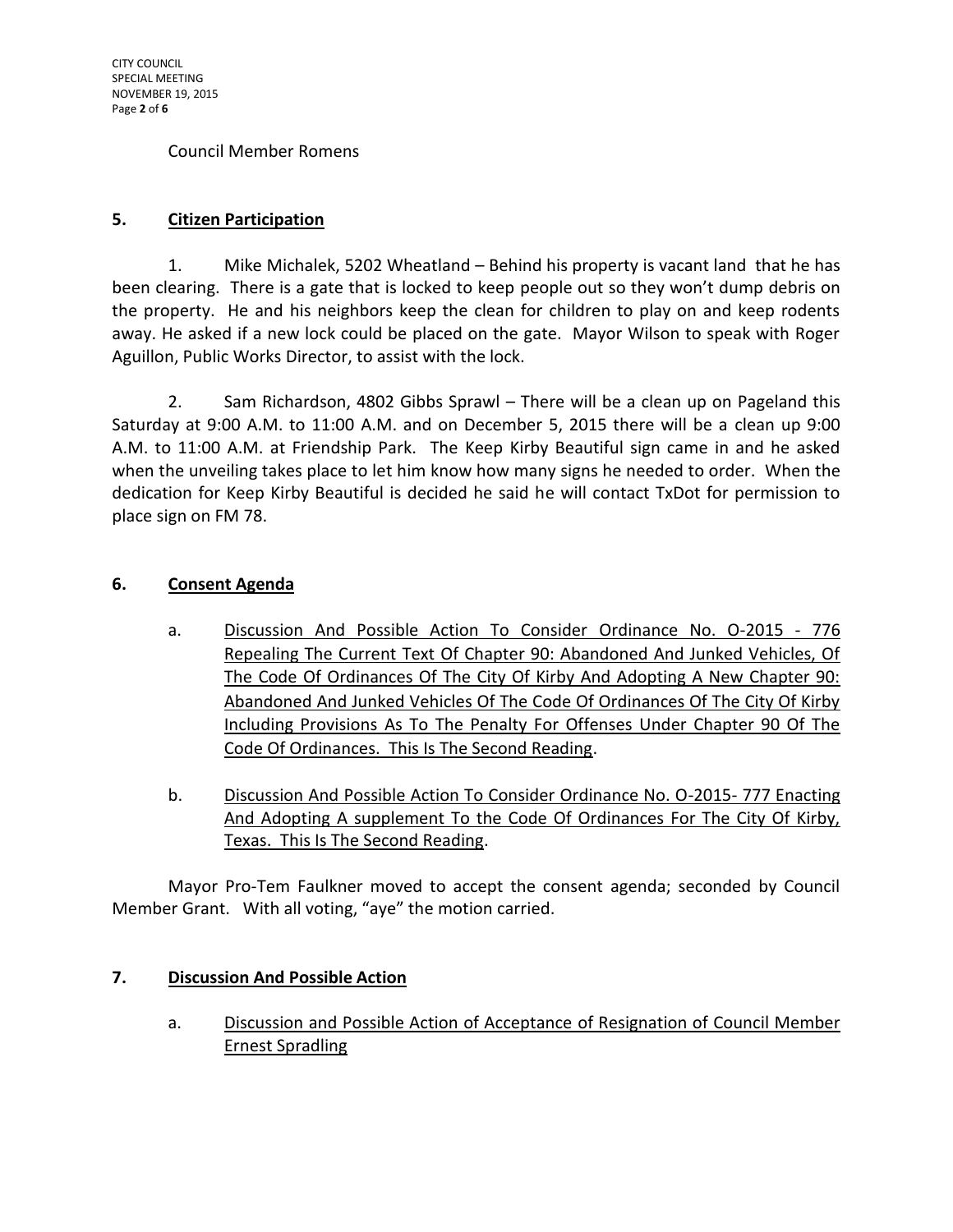Council Member Grant moved to accept the resignation of Council Member Ernest Spradling; seconded by Mayor Pro-Tem Faulkner.

The motion carried with a 6-0 vote.

AYES: 6 NAYES: 0

## b. Discussion And Possible Action To Approve An Interlocal Agreement For Purchasing Services With Bexar County

The representative from Bexar County was not present. Council Member Romens moved to table to item until January; seconded by Council Member Romens.

The motion carried with a 6-0 vote.

AYES: 6 NAYES: 0

## c. Discussion And Possible Action To Consider 2016 MLK Parade To Be Conducted By Dr. Bowie Foundation

Barbara Bowie, Bowie Foundation, introduced Deborah Warner.

Ms. Warner addressed Council and informed them Dr. Bowie Foundation was seeking Council's approval to host the third annual Martin Luther King, Jr. Parade and asked for support by waiving fees for emergency services and security. She also requested the HOBO King and Queen and Mayor Wilson participate.

City Manager Vernon informed Council that last year the rental fee, security and emergency services were waived. Mayor Wilson suggested she ask County Commissioner Calvert to provide security.

Ms. Warner asked if they could place a portable stage at Friendship Park. City Manager Vernon asked her to submit a copy of their insurance naming Kirby/Friendship Park as an additional insured.

Council Member Romens asked the departments who were supporting the event to track their cost of services.

Mayor Pro-Tem Faulkner moved to waive the parade and park fees; seconded by Council Member Grant.

The motion carried with a 6-0 vote.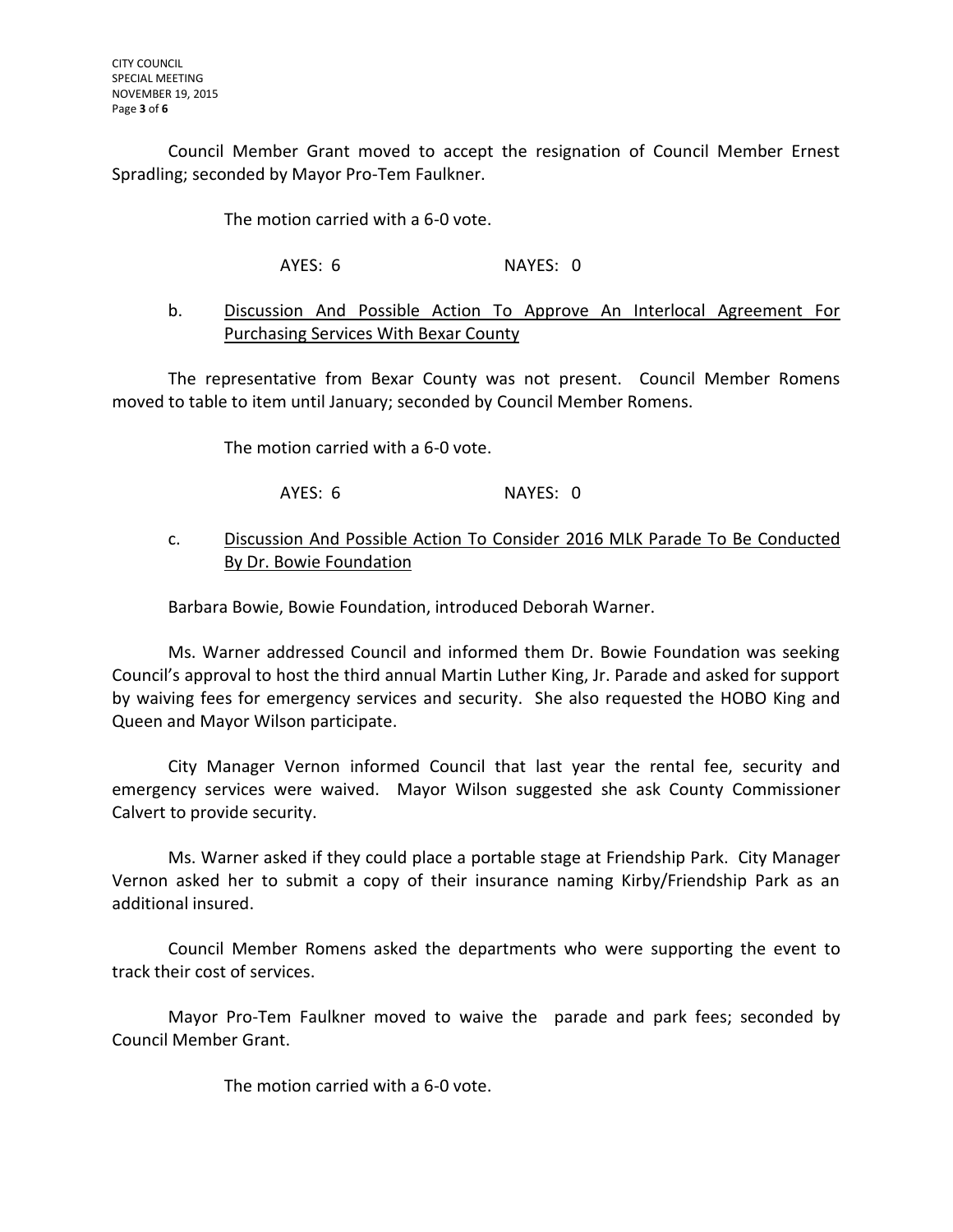AYES: 6 NAYES: 0

Mayor Wilson called for a three minute break at 7:28 P.M.

The meeting reconvened at 7:35 P.M.

Mayor Wilson asked to bring back item 7.b. Interlocal Agreement because the representative was present.

Council Member Romens rescinded his motion to table item 7.b. until January, Council Member Grant rescinded his second to the motion.

Mr. Dwane Robinson, Constituent Services Director for Judge Nelson Wolff, extended his apologies for being late. There are 26 urban cities who have the opportunity to participate in the Interlocal Agreement for purchasing services with Bexar County. He provided an overview.

Mayor Pro-Tem Faulkner moved to approve the Interlocal Agreement; seconded by Council Member Grant.

The motion carried with a 6-0 vote.

AYES: 6 NAYES: 0

#### **8. Department Updates**

- a. Administration
- b. Public Works
- c. Finance
- d. Fire
- e. Police
- f. Animal Control

a. City Manager Vernon – On December  $15<sup>th</sup>$  Bexar County Commissioner's Court will discuss the construction contract for the animal shelter. We will need to execute a ground lease agreement soon. There was work taking place on Seguin Road near the CPS Energy substation, and the order has been placed for the TYMCO street sweeper.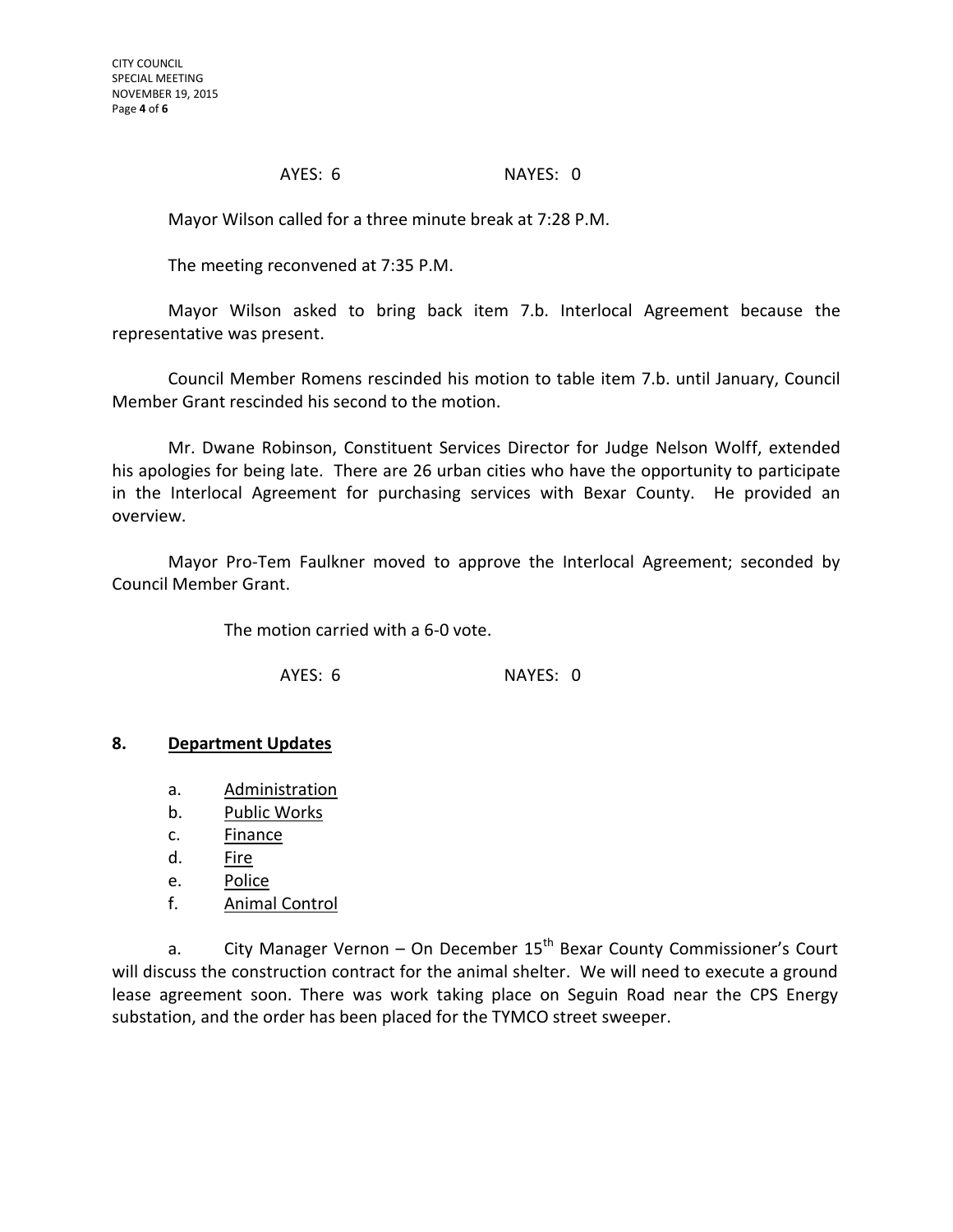b. Roger Aguillon, Public Works Director – The work on Starfire is almost complete. A request was made to close Seguin Road completely until bridge completion. Getting ready to start work on Redding and continuing with the crack seal project.

c. Tina Ynfante, Finance Director – The auditors will be in next week, attended a TML workshop and attended a two day TMRS conference.

d. Kevin Riedel, Fire Chief – Breathing apparatus will be delivered tomorrow and staying busy with calls.

e. Kevin Bois, Police Chief – Officers will be attending a session for the open carry law.

## **9. Requests and Announcements**

a. Requests By Mayor And Council Members For Items To Be Placed On Future City Council Agendas And Announcements On City Events/Community Interests

Council Member Grant – Spoke with a representative at the Express News and the NE Herald will be delivered to six locations in the City.

Council Member Lehman – The Kirby Business Alliance group will meet on December 4 at the Senior Center.

Council Member Grant – Inquired about the Façade Grant Program; Mayor Wilson said the Economic Development Committee will revisit the guidelines.

Mayor Pro-Tem Faulkner – The next Ordinance Review Committee date will be moved to December 15 at John Sterling Building at 6:00 P.M.

Council Member Wilson – Asked about an animal vaccine clinic and the camera to read license plates. She said she will not be at the December meetings due to having knee surgery.

Council Member Romens – Wished everyone a Happy Thanksgiving.

Mayor Wilson – Spoke about customer service and going the extra mile for customers, mentioned a new part-time position to assist the city manager with upcoming projects, and we need to get the annexation completed. Invite the owner of the Sysco building and Judge Nelson Wolff to attend one of our Council meetings. Thanked Chief Bois for purchasing the police vehicles at a great cost and tracking police department overtime.